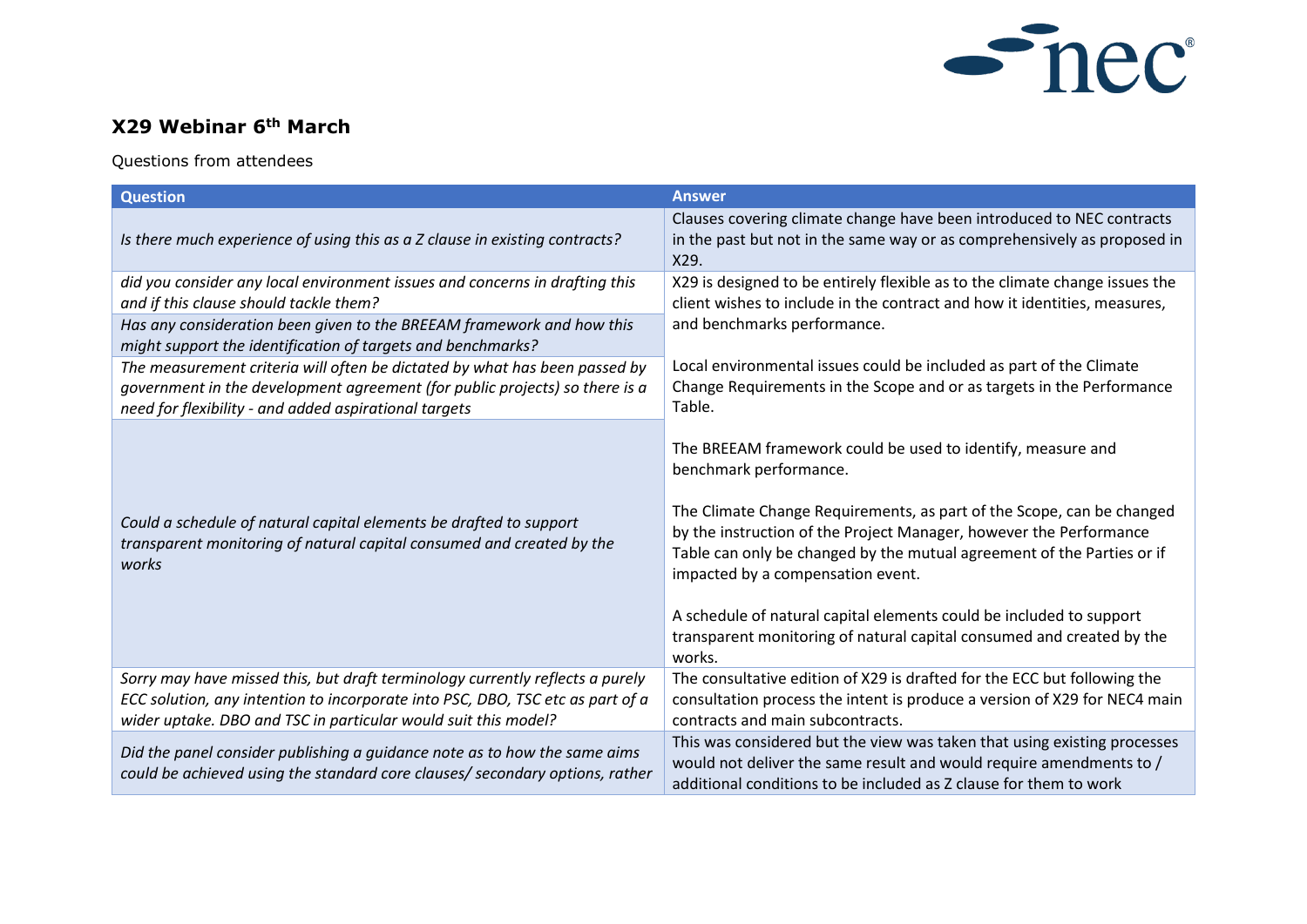

| than issuing a standalone Option X29? Eg use of kpi's/low performance<br>damages etc?                                                                                                                                                                                                                                                          | effectively. There was also a view that, due to the importance of the<br>issue, a new secondary Option would focus the mind of users when<br>putting contracts together.                                                                                                                      |
|------------------------------------------------------------------------------------------------------------------------------------------------------------------------------------------------------------------------------------------------------------------------------------------------------------------------------------------------|-----------------------------------------------------------------------------------------------------------------------------------------------------------------------------------------------------------------------------------------------------------------------------------------------|
| Can the Climate Change execution Plan be linked to with holding 25% of Price<br>for work done to date if the plan is not received from the Contractor                                                                                                                                                                                          | That is not the current approach in X29 but we welcome feedback on this<br>as part of the consultation process. The view was that this would place an<br>undue risk on the contractor and an approach similar to that adopted for<br>the Information Execution Plan in X10 would be followed. |
| Do the Climate Change Requirements have to be (only) in an explicit part of<br>the Scope or can they be littered around the Scope?                                                                                                                                                                                                             | The intent is for it to a specific section of the Scope but with links to other<br>parts of the Scope. Feedback on the practicality of this approach would<br>be welcome as part of the consultation.                                                                                         |
| If climate change requirements are going to be enshrined in the Scope and<br>will going forward be a key component of construction work, why is it an<br>option? Why not make it a mandatory clause?                                                                                                                                           | It was felt that including it as an option, at least initially, was the best<br>approach as not all clients and suppliers may wish to adopt it at first.<br>Depending on its success it may form part of the core clauses in future<br>editions of the contracts.                             |
| On the basis explained why does performance measurement regime stop at<br>Completion Date when realisation or demonstration of something like net<br>zero carbon in operation/TM54 etc need to be demonstrated in use, which<br>would not be clear until some time after Completion Date? Is the intention<br>that that would be an X17 issue? | The clause operates as part of the wider contract and so governs<br>performance up until the Defects Certificate is issued. It is not intended to                                                                                                                                             |
| Does or could the clause cover ongoing performance? I.e. energy usage?<br>Recognising that the detail of targets/incentives etc is to be completed by<br>the parties, presume there is no intention for the contract to address<br>operational targets post completion - this is solely about build phase?                                     | extend the application of the contract beyond this date.                                                                                                                                                                                                                                      |
| These requirement needs to feed right through the procurement process<br>starting at ECI phase and engaging as early as possible, PQQ/SQ/ITT.<br>Climate change requirements to be broken down into mitigation and<br>adaptation.                                                                                                              | As noted in the presentation climate change requirements should be<br>considered throughout the development, delivery, operation,<br>maintenance and disposal of an asset and the use of the ECC and<br>secondary Option X29 as just a part of this overall asset life cycle.                 |
| Clearly this approach has to apply across the full lifecycle of the project.<br>There appears to be a focus on the Contractor side of the equation however I<br>am assuming X29 will apply to the PSC form and will be relevant to the<br>feasibility and design phase of the project. Is X29 an enabler for this?                             | The consultative edition of X29 is drafted for the ECC but following the<br>consultation process the intent is produce a version of X29 for all NEC4<br>main contracts and main subcontracts including the PSC.                                                                               |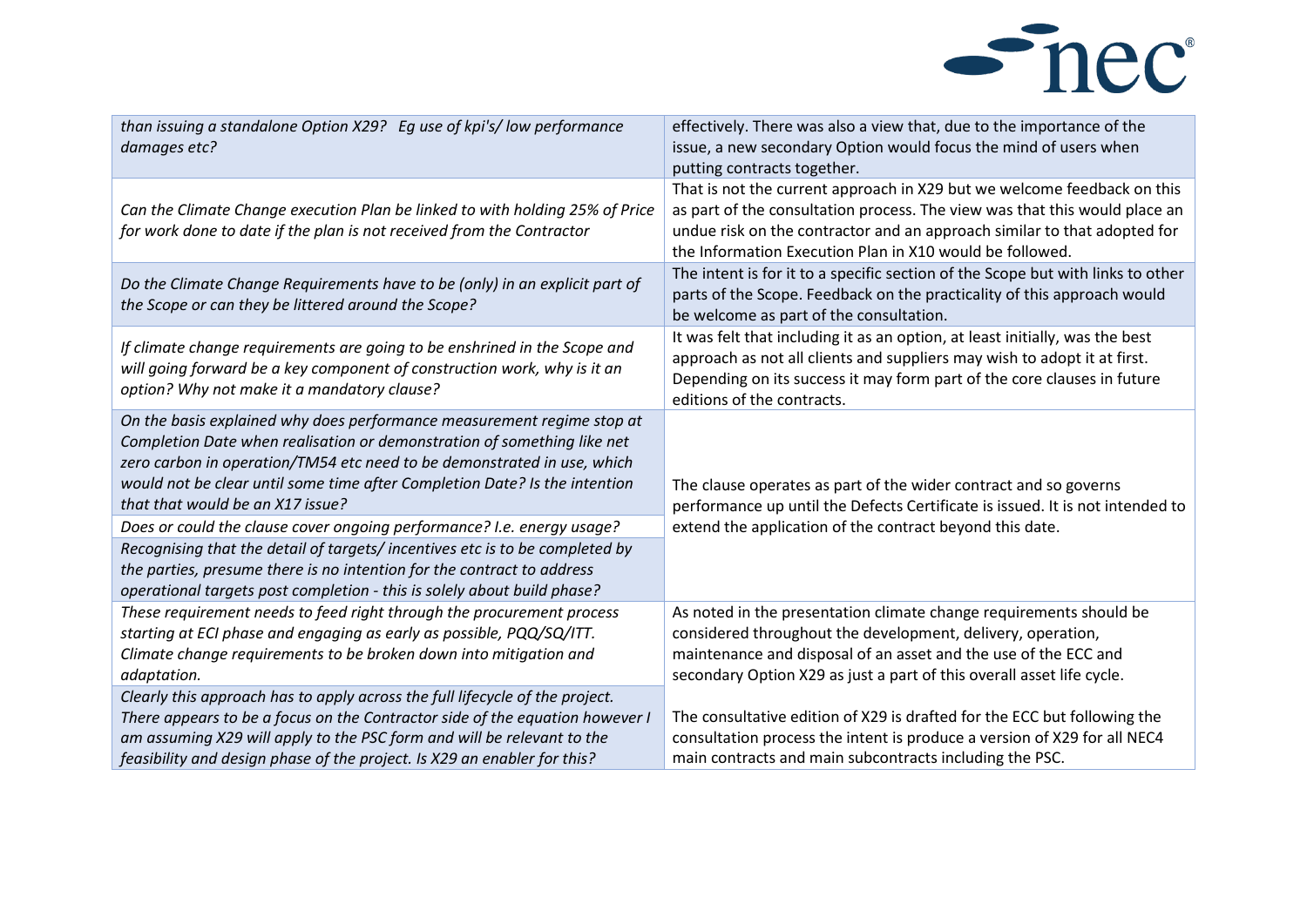

| Should we be stating the the Performance Table can include any targets for<br>anything - eg all the push for 'social value'. The table is not limited to climate<br>change.                                                                                                               | The Performance Table in X29 is intended to target climate change issues,<br>however there is nothing to stop the client using it to incentivise other<br>aspects of the contractor's performance, particularly in situations where<br>the client was intending to use secondary Options X17 and / or X20.                                                                                                                                                                                                                              |
|-------------------------------------------------------------------------------------------------------------------------------------------------------------------------------------------------------------------------------------------------------------------------------------------|-----------------------------------------------------------------------------------------------------------------------------------------------------------------------------------------------------------------------------------------------------------------------------------------------------------------------------------------------------------------------------------------------------------------------------------------------------------------------------------------------------------------------------------------|
| Somewhere in the clause maybe consideration for contractors to consult the<br>latest climate projections and consider those in tenders in the risk<br>assessment process:-<br>https://www.metoffice.gov.uk/research/approach/collaboration/ukcp/index<br>- https://www.ukclimaterisk.org/ | This will be considered as part the response to the consultation process.                                                                                                                                                                                                                                                                                                                                                                                                                                                               |
| Will the exclusion from the cap hinder contractors taking on stretch targets?                                                                                                                                                                                                             | Limits / caps can be included in the Performance Table and clients should<br>carefully consider the risk exposure they are placing on the Contractor<br>through the Performance Table.                                                                                                                                                                                                                                                                                                                                                  |
| If X29 is in the contract. Do you think there will be an element of negotiation<br>in regards to the climate change requirements between client and<br>subcontractor?                                                                                                                     | We assume this question relates to negotiations between the client and<br>the contractor and or between a contractor and a subcontractor. In all<br>cases the amount of negotiations possible will be determined by the<br>procurement process and the rules that this must follow. It would be<br>worth considering, if possible, whether the procurement process could<br>allow for reviewing and where necessary changing the Climate Change<br>Requirements and / or Performance Table if this will provide a better end<br>result. |
| Can a target be offered by the Bidder? Surely yes - suggest 'performance<br>table' (italics) will be hanging fromCD2 although part completed by the<br>Client.                                                                                                                            | This approach could be adopted or the client could choose to develop the<br>Performance Table and include it in Contract Data part one.                                                                                                                                                                                                                                                                                                                                                                                                 |
| Under Clause X29.11 If the PM accepts the Contractor's proposal &<br>quotation, how are the changes to Scope and Price to be treated if NOT<br>treated as a CE?                                                                                                                           | The clause gives the Project Manager the power to change the Scope,<br>Prices, Performance Table etc. to match the contractor's proposals. This<br>proposal will be a commercial offer and does not have to assessed as a<br>compensation event, providing more flexibly for a "deal" to be done for<br>the client to use the contractor's good idea.                                                                                                                                                                                   |
| I like the idea of including the performance table in the tender pack. Client<br>organisations will need to accurately assess a Contractor's methodology to<br>achieve the aspirations - As they would any other technical methodology                                                    | <b>Noted</b>                                                                                                                                                                                                                                                                                                                                                                                                                                                                                                                            |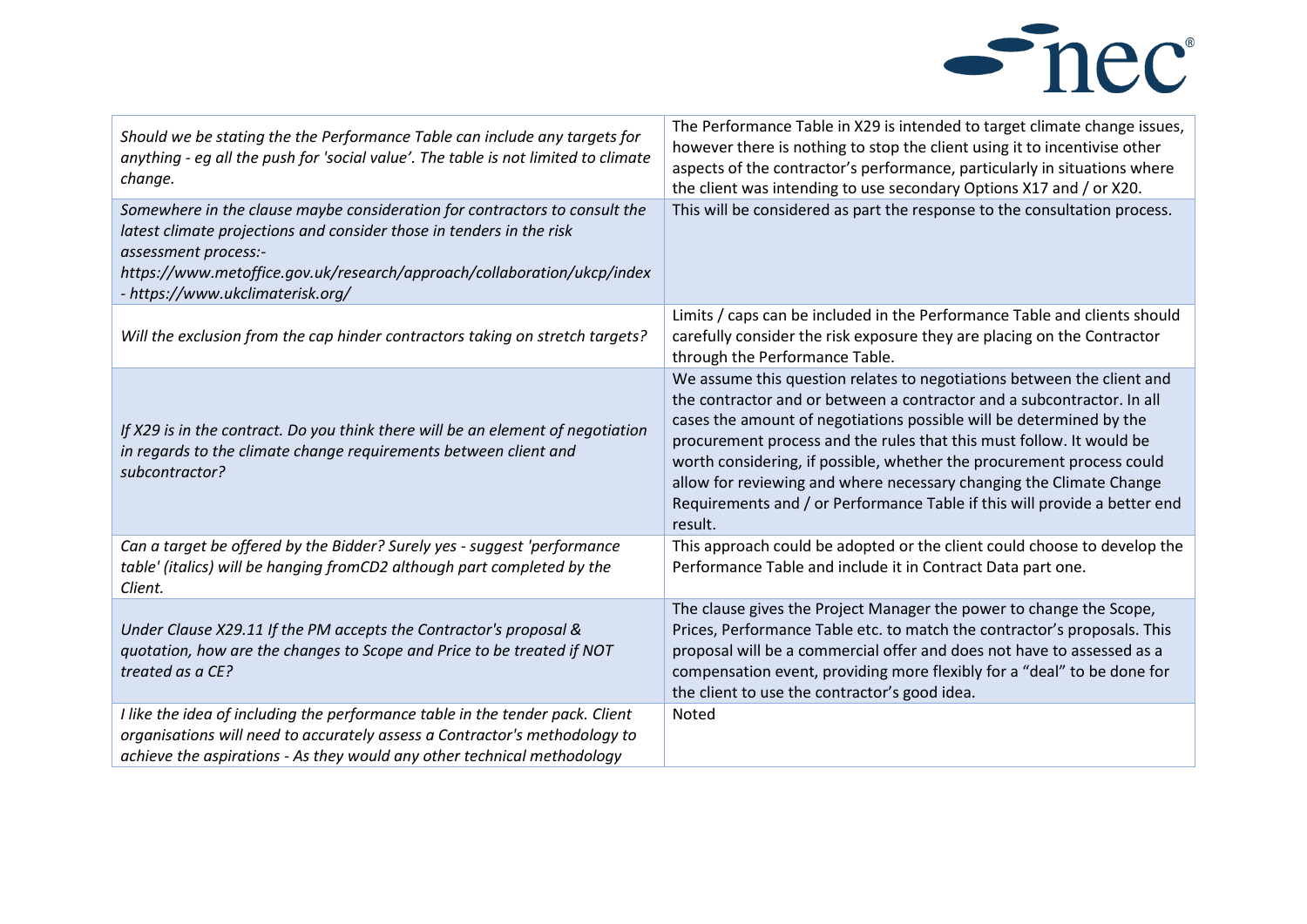

| That is a question for the UK Government though they have<br>demonstrated their commitment to the issue of climate change as part of<br>the Construction Playbook amongst other initiatives.                                                                                                                                                                                                                                                                                                         |
|------------------------------------------------------------------------------------------------------------------------------------------------------------------------------------------------------------------------------------------------------------------------------------------------------------------------------------------------------------------------------------------------------------------------------------------------------------------------------------------------------|
| There are a variety of approaches to what (if anything) is included within<br>contracts currently in terms of climate-change related requirements. X29<br>is an opportunity to help enable a more consistent approach.<br>Examples of such requirements include: reducing embedded carbon in<br>construction materials (against a baseline), site vehicles to be low-carbon<br>powered, asset to achieve energy efficiency requirements, certain<br>materials to have a minimum recycled content etc |
| Yes, the Performance Table determines the date when achievement<br>against a target is measured and this could be at any time during the<br>contract.                                                                                                                                                                                                                                                                                                                                                |
| This issue will be considered as part of the consultation feedback.                                                                                                                                                                                                                                                                                                                                                                                                                                  |
| Contractor's proposal in the context of X29 would occur post contract<br>award.                                                                                                                                                                                                                                                                                                                                                                                                                      |
| The intent is to draft a version of X29 for the PSC that can be used to<br>incentivise the performance of a design consultant.                                                                                                                                                                                                                                                                                                                                                                       |
| This issue will be considered as part of the consultation feedback.                                                                                                                                                                                                                                                                                                                                                                                                                                  |
| The intent is that the Climate Change Requirements are must achieve<br>levels whereas the Performance Table is aspirational.                                                                                                                                                                                                                                                                                                                                                                         |
| The interface of X22 and X29 will be considered as part of the<br>consultation process.                                                                                                                                                                                                                                                                                                                                                                                                              |
|                                                                                                                                                                                                                                                                                                                                                                                                                                                                                                      |